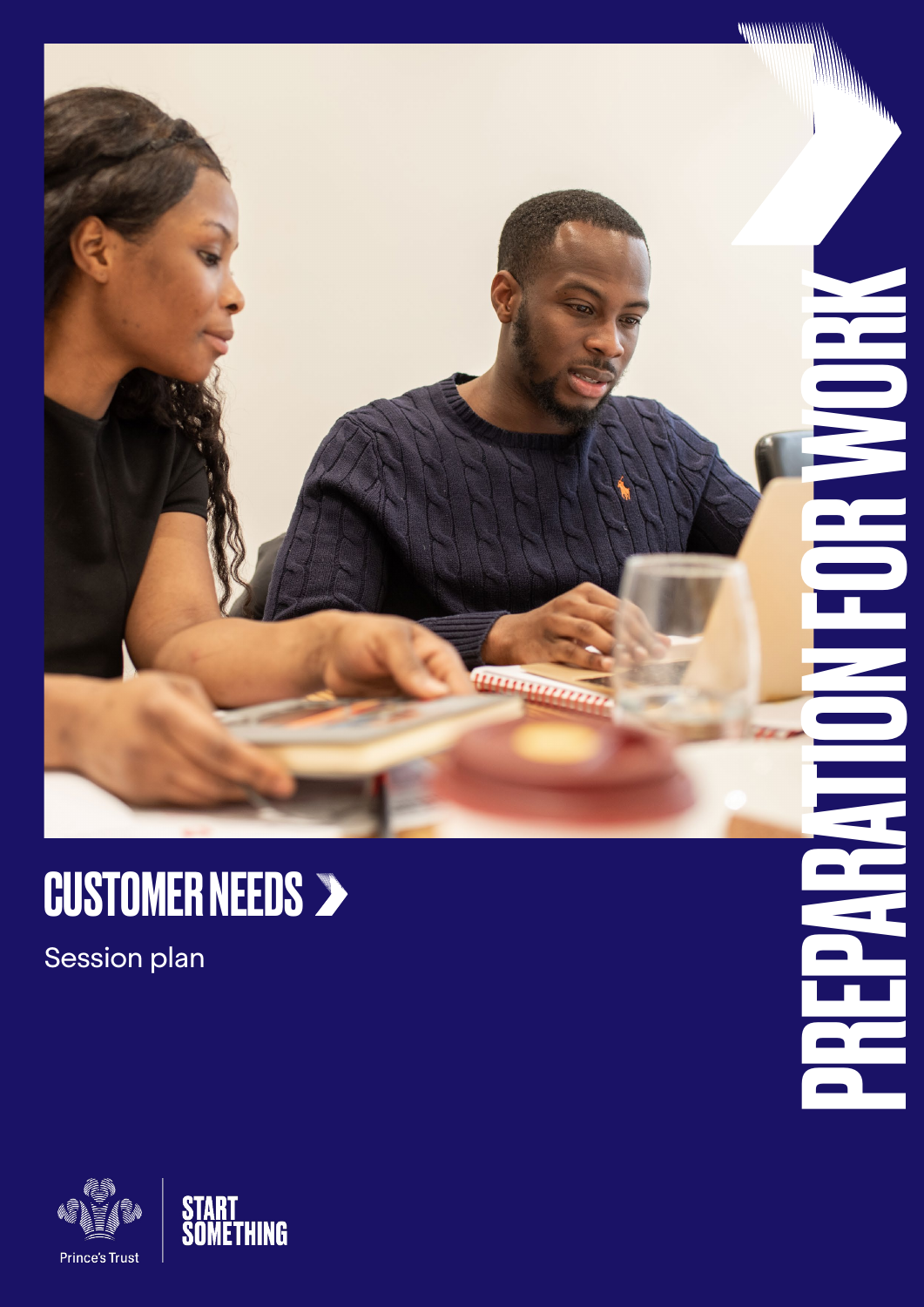### **AT A GLANCE >**

This session is the second in the Customer Experience unit. Learners focus on one or two specific organisations and consider how they deliver a good customer experience. Learners also explore the difference individual members of staff can make to a customer's experience and what organisations can do to find out what customers think of their product or service. There are opportunities for learners to create adverts, presentations and visual displays throughout. This session was made in partnership with Meta.



#### CURRICULUM LINKS

- $\checkmark$  Gatsby Benchmark 4 (England)
- Career Education Standards 2-4 (Scotland)
- $\vee$  Learning for life and work; Employability (Northern Ireland)
- $\checkmark$  Employability (Wales)



#### LLN OPPORTUNITIES

- $\vee$  Research, write about and present information about different organisations
- $\vee$  Write about customer service feedback on a poster or presentation



#### MATERIALS

- $\checkmark$  Customer needs presentation
- Materials for output activities



### QUALIFICATION **OPPORTUNITIES**

 Customer Experience - LO 2: Understand customer needs and how different organisations try to meet them





# LEARNING OUTCOMES

- $\vee$  Understand how organisations deliver a good customer experience
- $\checkmark$  Know how individual members of staff can deliver a good customer experience
- $\vee$  Understand how organisations can gather customer feedback

### **ACTIVITIES >**

| ACTIVITY                              | TIME         | PAGE |
|---------------------------------------|--------------|------|
| Introduction                          | 5-10 minutes | 03   |
| Delivering a good customer experience | Dependent    | 04   |
| The importance of customer service    | 30 minutes   | 05   |
| Wrap up                               | 5 minutes    |      |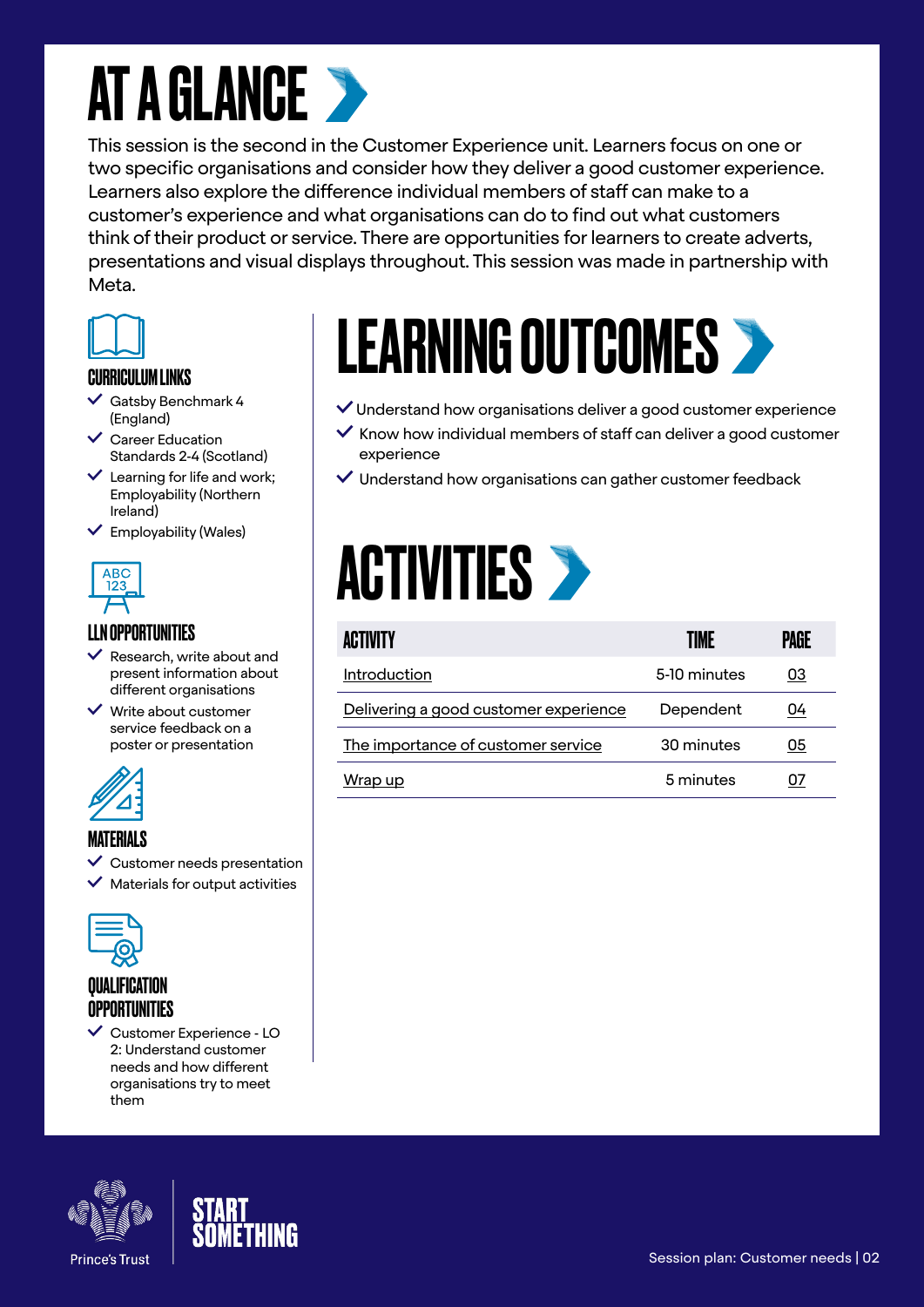# <span id="page-2-0"></span>INTRODUCTION >



### TIME REQUIRED

5-10 minutes





### **ACTIVITY STEPS >**

- 1. Show learners the slide of the presentation with the different business logos. Ask them to discuss, in pairs, what they think the businesses are and what product/service they sell.
- 2. Encourage learners to share their ideas with the wider group. Answers:
	- Nando's restaurant that sells mainly chicken dishes and offers a dine-in or takeaway service
	- Lush cosmetics retailer that sells bath products, skin products, hair products, etc.
	- WH Smith retailer that primarily sells stationery and books
- 3. Ask the learners if any of them have ever shopped or bought from any of the businesses. Encourage them to share what their customer experience was like – was it high-quality? Could it have been improved? How?

This is a good opportunity to recap what customer experience means based on what they learnt in the previous session.





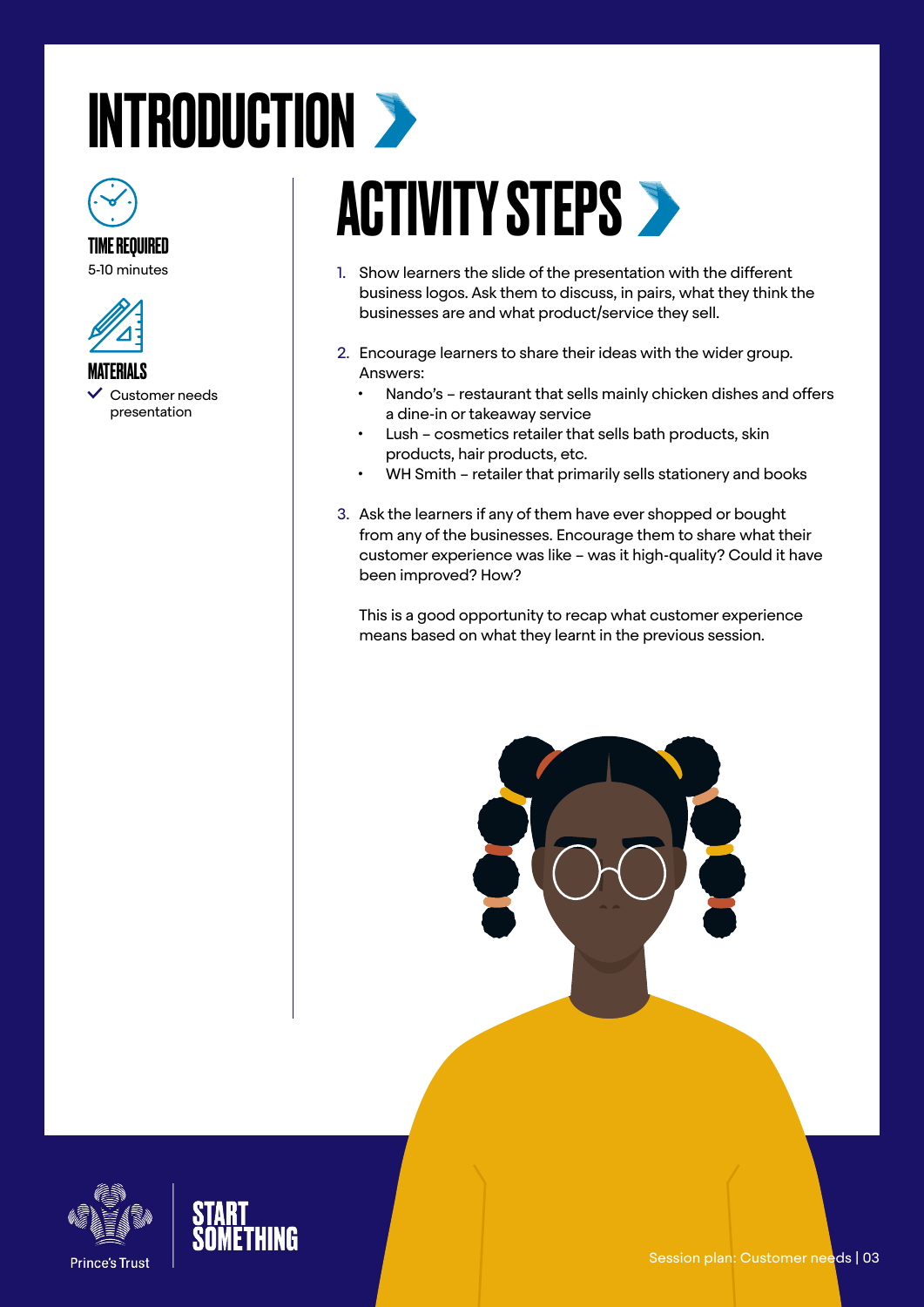### <span id="page-3-0"></span>DELIVERING A GOOD CUSTOMER **EXPERIENCE**

#### TIME REQUIRED

Dependent



#### **MATFRIALS**

- Customer needs presentation
- Materials for the task in step 3



#### **QUALIFICATION** OPPORTUNITIES

- Products/services organisations offer
- $\checkmark$  How organisations deliver a good customer experience

## **ACTIVITY STEPS >**

- 1. Tell the learners that you will be exploring how businesses try to deliver a good customer experience. Explain that there are different factors that help ensure customers are provided with a high-quality experience.
- 2. Show the learners the images on the relevant slide of the presentation. As a group, discuss and identify what factors these images represent. Remind them that you would have discussed many of these in your previous session.

Suggested answers:

- High-quality product
- Good customer service
- Easy to use website
- Well laid out shops
- 3. Learners now have to apply their understanding to specific businesses. Individually or in small groups, learners need to select one or two businesses (at least two if they are working towards Level 2/SCQF Level 5 of the qualification). They can select one/two listed on the presentation or select their own. Learners will need to be familiar with the business(s) or have access to the internet to do some research.

Entry Level 3/SCQF Level 3 and Level 1/SCQF Level 4 learners will create an advert for their business, which can take the form of a video/audio recording or a visual display. They need to:

- Say what product/service the business offers
- Say how the business delivers a good customer experience

Level 2/SCQF Level 5 learners will create a video/audio recording or visual display of recommendations to a customer looking for the best business for a particular service/product. They need to:

- Compare the products/services of two businesses
- Say how each business delivers a good customer experience
- Recommend one business

Remind learners to think back to the factors that provide a good customer experience discussed in the previous step. You may want to have that slide on display whilst they work on this task.



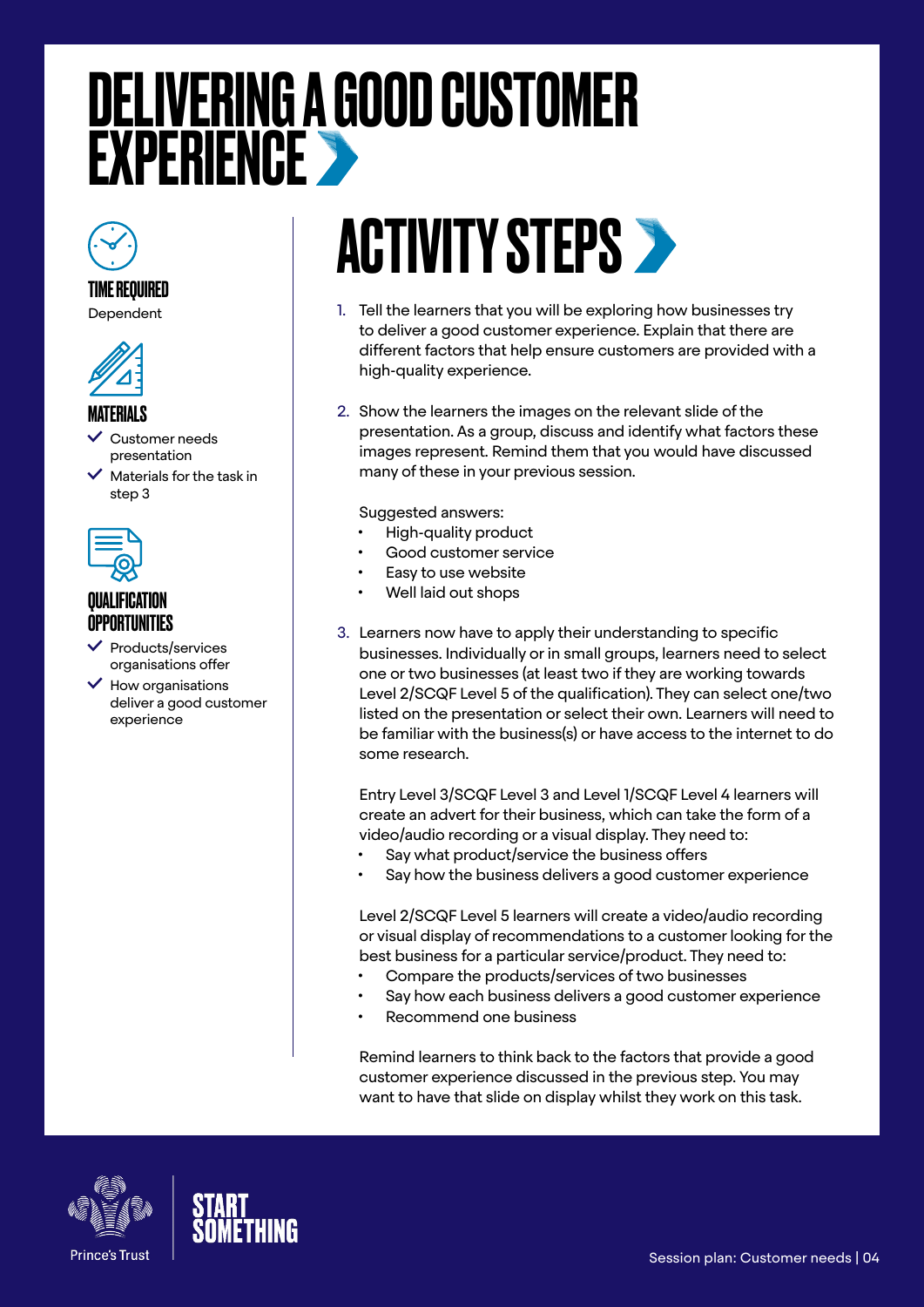## <span id="page-4-0"></span>THE IMPORTANCE OF CUSTOMER SERVICE

#### TIME REQUIRED

30 minutes



#### MATERIALS

- Materials to create a poster/presentation
- Customer needs presentation



#### **OIIAI IFICATION OPPORTUNITIES**

- $\dot{ }$  How an individual staff member can deliver a good customer experience
- $\checkmark$  How organisations can gather customer feedback

## **ACTIVITY STEPS >**

- 1. Explain to the learners that one of the most important factors in delivering a good customer experience is customer service.
- 2. Encourage learners to share any examples of bad customer service they or someone they know has experienced. What happened? How did it make them feel? You may want to share your own experience to prompt responses.

As a group, discuss and note down on a whiteboard/flipchart what some signs/examples of bad customer service are.

#### Suggested answers:

- Rude or unhelpful staff
- Long wait times
- Not being able to get in contact with anyone

#### ALTERNATIVE ACTIVITY

Play learners the first half of this video or a similar one that shows bad customer service: [https://www.youtube.com/](https://www.youtube.com/watch?v=Zy1h49_L8ME) [watch?v=Zy1h49\\_L8ME](https://www.youtube.com/watch?v=Zy1h49_L8ME).

After playing the video, ask the learners to identify why the customer service was poor. You could play the second half of the video to show how the customer service could be improved; this will help with the next step.

3. Tell the learners that now they know what bad customer service looks like, they need to consider what individual members of staff can do to help deliver a good overall customer experience.

In pairs, ask the learners to discuss times that an individual member of staff has provided them or someone they know with a great service that meant they had a good customer experience. You might want to help prompt discussion by asking these questions:

- Has a member of staff ever helped you find an item?
- Have you ever had to return an item and a member of staff was very helpful?
- Have you ever had a great waiter or waitress in a restaurant? What did they do that provided a good service?



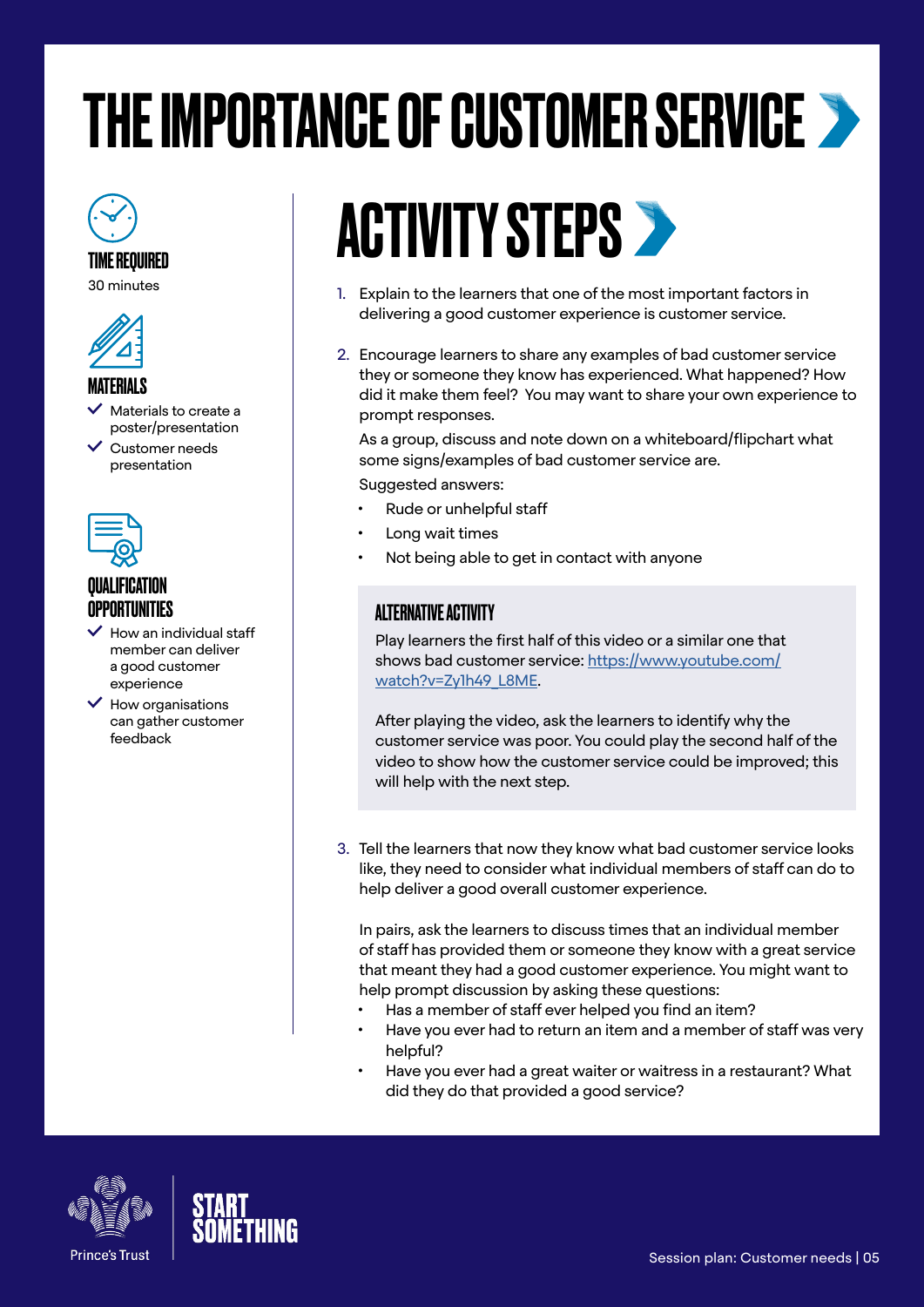- 4. Encourage learners to feedback their experiences with the wider group. Have a discussion about what difference good customer service makes compared to receiving bad customer service:
	- Would it impact whether you decide to buy from that organisation again?
	- Would you share your experience with friends or family or online?
- 5. Show the learners the images of organisations trying to gather customer feedback via Instagram (on the presentation). Ask the learners what the images are showing. Explain that social media is one way that organisations can gather feedback from customers.

Ask the learners what other ways organisations can gather customer feedback. You can use the prompt images on the presentation to help learners think of answers.

The methods displayed on the presentation are:

- **Online reviews**
- Online/email surveys
- In-person review buttons

Other methods include:

- Phonelines/phone calls
- Researching mentions on social media
- Social media polls

#### OPTIONAL EXTENSION

You could discuss this topic further and ask the learners:

- Why do organisations want to gather customer feedback and why is it important they do? How does it help them?
- What type of customer feedback do you look at when buying a product or service?
- 6. If learners are working towards the qualification, tell them to select a real or fictional organisation and create a poster or presentation offering top tips to their staff members. Their tips have to cover:
	- What staff members have to do to ensure customers have a good customer experience
	- How they can gather customer feedback to ensure they have delivered a good customer experience